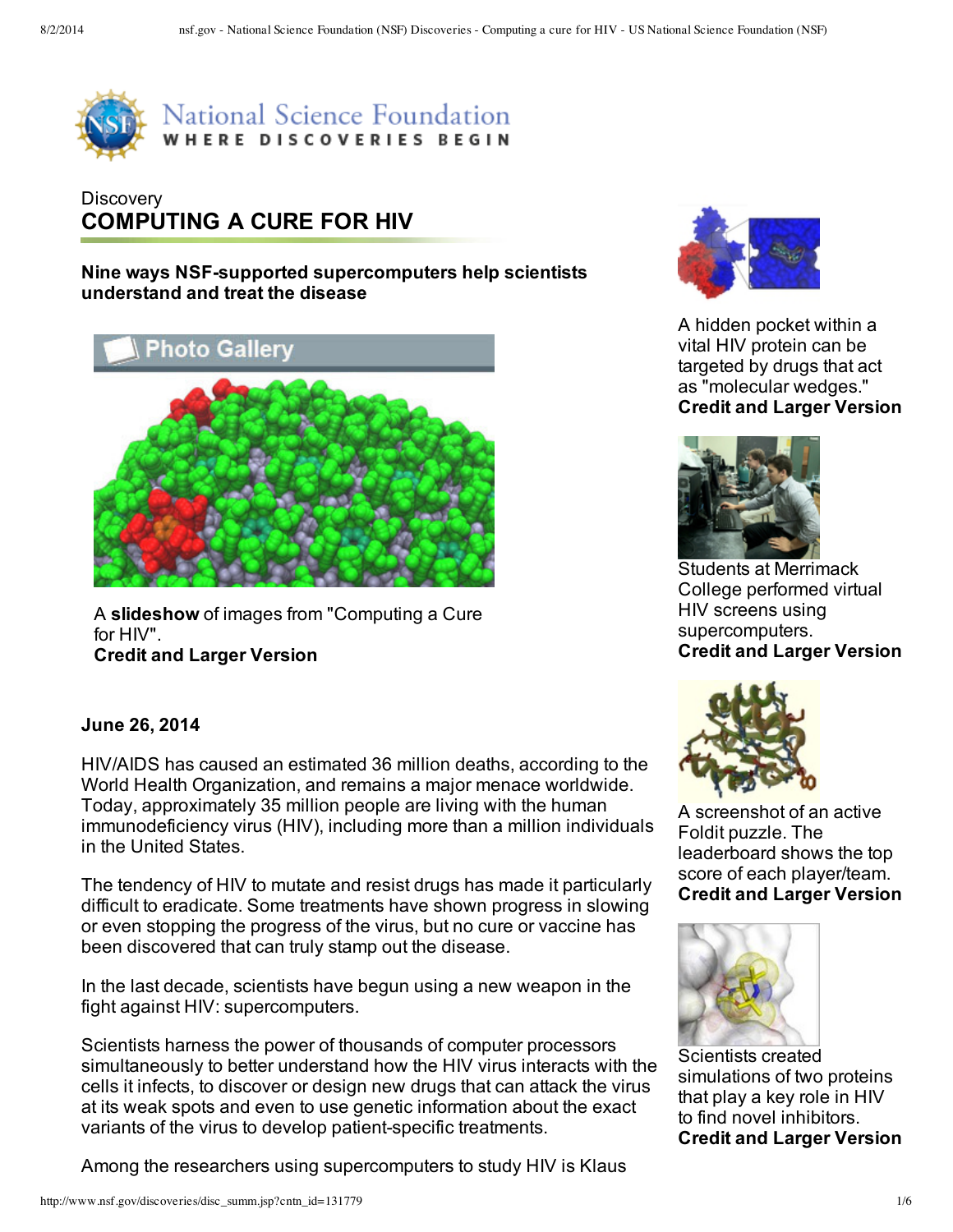Schulten, the keynote speaker at the 2014 **International [Supercomputing](http://www.nsf.gov/cgi-bin/goodbye?http://www.isc-events.com/isc14/) Conference**, held earlier this week in Leipzig, Germany. Schulten, a professor of physics at the University of Illinois at Urbana-Champaign, invented the Nanoscale Molecular Dynamics (NAMD) software program, one of the most widely used tools for understanding diseases at a molecular level.

Supported by the National Science Foundation (NSF) and using some of the nation's most powerful supercomputers, teams of researchers are pushing the limits of what we know about HIV, and how we can treat it.

Below are nine examples of how scientists are applying massive computing power and computational know-how to combat the disease.

### **1) Modeling HIV: from atoms to actions**

In order for HIV to infect non-dividing cells, the HIV virus must enter the cell and entice cellular proteins to act as chaperones, ushering the virus towards the cell nucleus and helping it integrate its genes into the cell's genome. This infection process offers opportunities for medical intervention and may suggest new HIV treatments. However the dynamics of the process can only be "observed" through computational modeling and simulation.

The size of the HIV capsid or shell, combined with its irregular shape, had long prevented scientists from simulating the full capsid structure with adequate resolution. But researchers from Klaus Schulten's group at the University of Illinois at Urbana-Champaign, using the **NSFfunded Blue Waters [supercomputer](http://www.nsf.gov/awardsearch/showAward?AWD_ID=1238993&HistoricalAwards=false)**, **[observed](http://www.ncbi.nlm.nih.gov/pmc/articles/PMC3729984/pdf/nihms500940.pdf) how the capsid** interacts with drugs and host proteins at the atomic level. The model, consisting of about 1,300 proteins and 4 million atoms, is currently the largest entry in the **Research Collaboratory for Structural [Bioinformatics](http://www.nsf.gov/cgi-bin/goodbye?http://www.rcsb.org/pdb/home/home.do) Protein Data Bank**, a repository for the threedimensional structural data of large biological molecules.

#### **2) Discovery of hidden pocket in HIV protein leads to ideas for new inhibitors**

Researchers from the University of California, San Diego; the Salk Institute for Biological Studies and the National Cancer Institute collaborated on an effort to discover new drug candidates to combat HIV.

With the help of the **San Diego [Supercomputer](http://www.nsf.gov/cgi-bin/goodbye?http://www.sdsc.edu/) Center**, the scientists ran molecular simulations to capture the movements of a small pocket on the virus's surface that they believed could be targeted by drugs to prevent the replication of the virus. Using the pocket as a target, they virtually screened thousands of compounds and tested 16 for their ability to block HIV infection in human tissue cultures. Ultimately, they discovered two compounds that inhibit HIV replication and block the activity of reverse transcriptase as effectively as a leading FDAapproved drug, nevirapine. The researchers believe these compounds have the potential to develop into future drugs and are exploring them further.

### **3) Preventing HIV from reaching its mature state**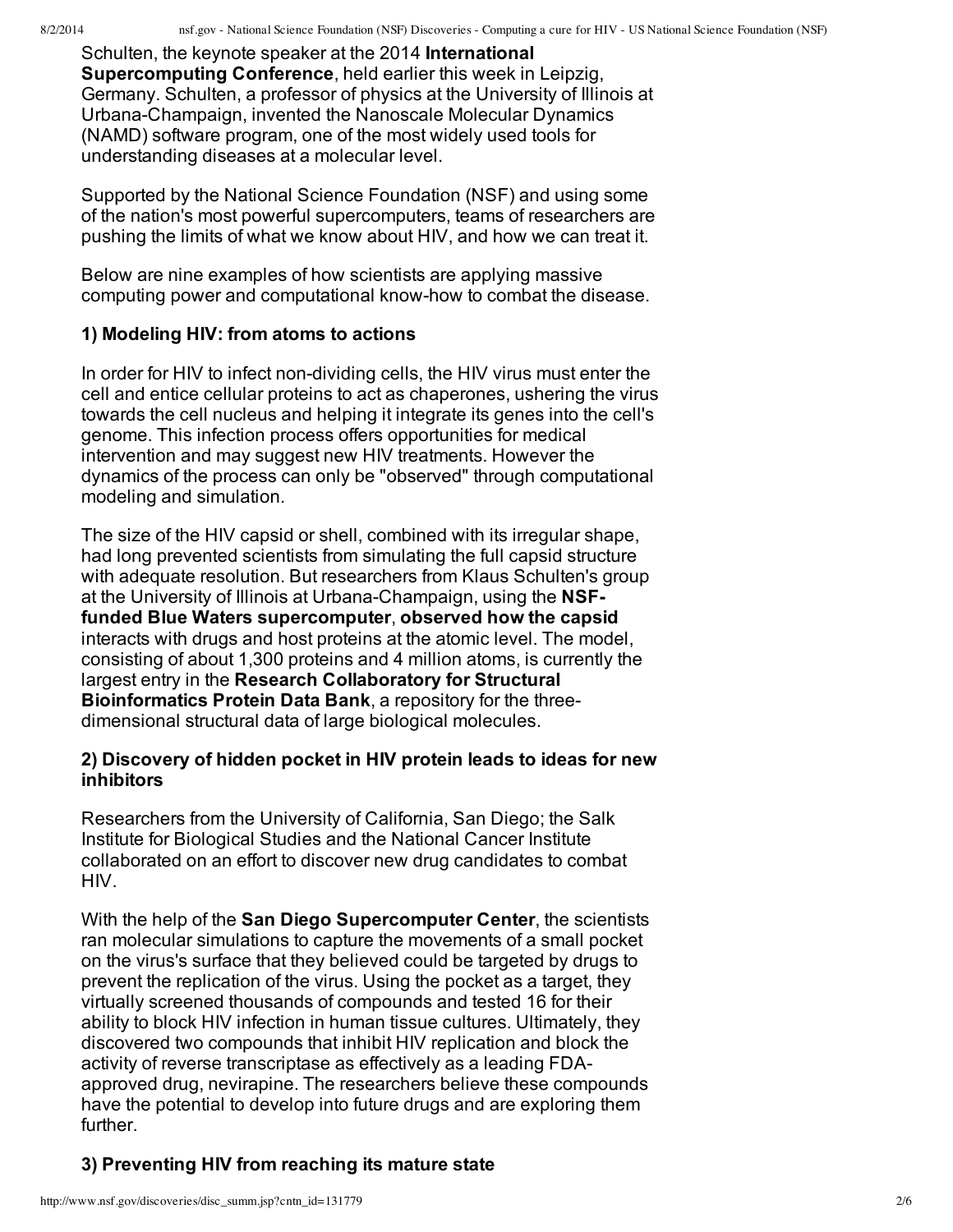The mature capsid of the HIV virus is comprised of thousands of interlinked proteins that act like a suit of armor around the virus's genetic material. If this armor-like structure does not form, then the virus is unable to infect cells.

Researchers from the University of Chicago used the **Kraken [supercomputers](http://www.nsf.gov/cgi-bin/goodbye?http://www.nics.tennessee.edu/)** at the **National Institution for Computational Science (NICS)** to study how the mature HIV capsid formed. They found that the seemingly complicated behavior of the capsid's self-assembly was relatively simple once they understood the shape and behavior of the proteins that made it up. The work advanced our understanding of the HIV life cycle and is inspiring the development of new drugs to disrupt the virus's growth. Results appeared in the *[Biophysical](http://www.nsf.gov/cgi-bin/goodbye?http://www.sciencedirect.com/science/article/pii/S0006349512010193) Journal* in October 2012.

# **4) Crowdsourcing a cure**

After scientists repeatedly failed to piece together the structure of a protein-cutting enzyme that plays an important role in HIV, they called on the players of **[FoldIt](http://www.nsf.gov/cgi-bin/goodbye?https://fold.it/portal/)**, an online puzzle video game, to find a solution. Using FoldIt, "citizen scientists" were able to determine how the enzyme folded and **solved the mystery of its [structure](http://www.nsf.gov/cgi-bin/goodbye?http://www.scientificamerican.com/article/foldit-gamers-solve-riddle/)**. With further help from the game-players, researchers were able to identify target drugs to neutralize the enzyme.

FoldIt is part of an experimental research project supported by NSF and developed by the University of Washington's Center for Game Science in collaboration with the UW Department of Biochemistry. The case of the crowdsourced protein structure serves as a critical example of how games with a purpose can solve real-world problems.

# **5) Virtual screening of HIV inhibitors**

A team of researchers from Pennsylvania used computer modeling and virtual screening, powered by supercomputers, to identify novel inhibitors of HIV and better understand how they react with the HIV virus. They focused on small molecules that block the interaction between the receptors on the surface of human cells and an important protein on the surface of the HIV envelope.

Using the **[Blacklight](http://www.nsf.gov/cgi-bin/goodbye?https://www.psc.edu/index.php/computing-resources/blacklight)** system at the **Pittsburgh [Supercomputing](http://www.nsf.gov/cgi-bin/goodbye?http://www.psc.edu/) Center**, the researchers virtually screened more than 10 million compounds to find small molecules that would be a good molecular fit for the protein that they were targeting. From the 10 million, they identified six, small-molecule, HIV surface protein complexes that display unique modes of binding. Taken together, they constitute what the researchers believe is a potent class of entry inhibitors against HIV.

# **6) Membrane effects**

Some proteins that anchor HIV to cell membranes are thought to promote the development of the virus. Researchers have found that combining experimental methods with computer simulations can reveal much about the cell-binding dynamics.

Hirsh Nanda of the National Institute of Standards and Technology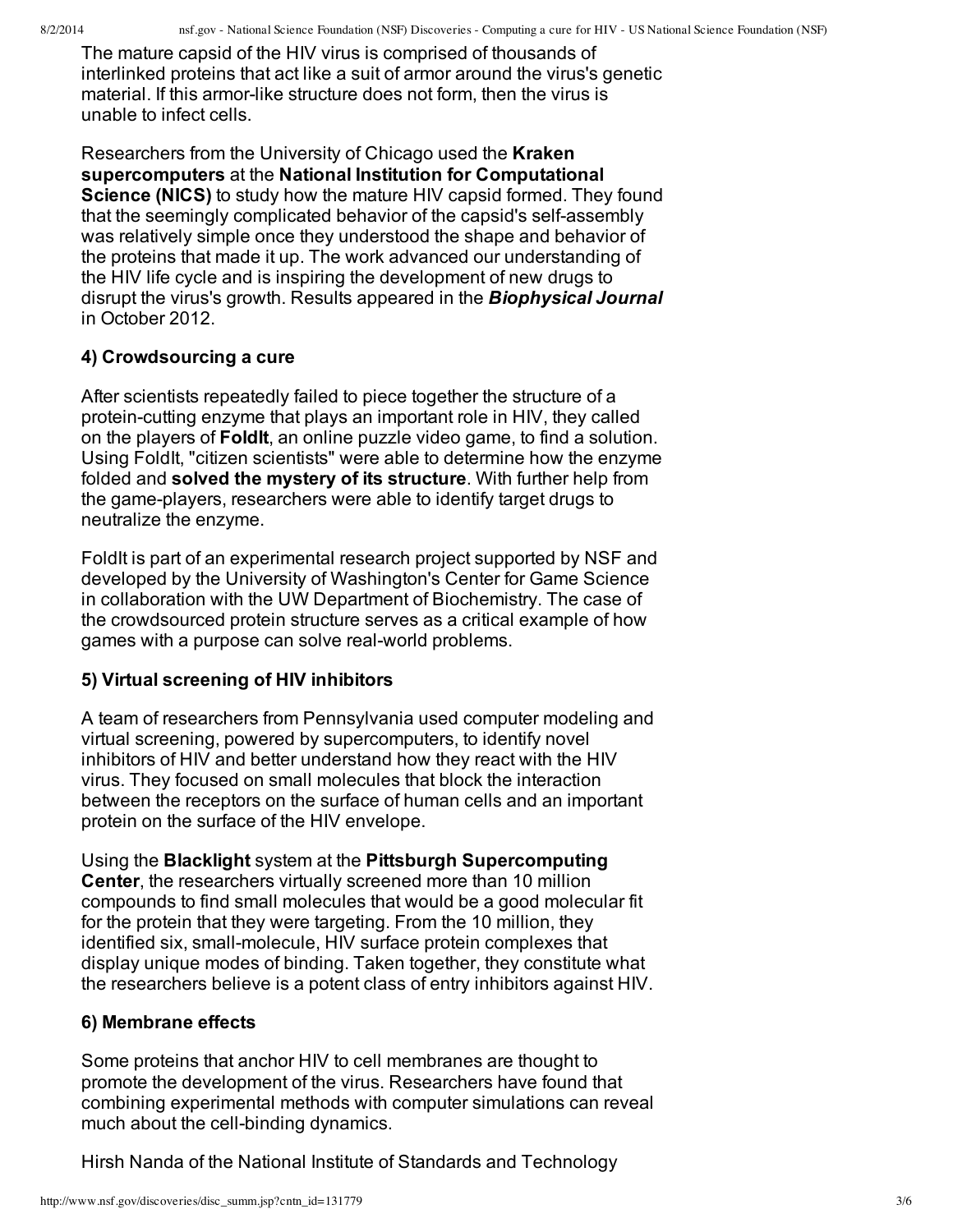leads a research team that studies the initial stages of the formation of new HIV virus particles in an infected cell. During these first steps, HIV proteins latch onto cell membranes.

Using the **Kraken [supercomputer](http://www.nsf.gov/cgi-bin/goodbye?http://www.nics.tennessee.edu/computing-resources/kraken)** at NICS, Nanda's team was able to study the forces that govern protein assemblies on membranes in far greater detail and much faster than if they were using their lab's computers. Kraken also greatly accelerated the analysis of experimental neutron scattering data that they used to compare with simulations.

The simulations **[revealed](http://www.ncbi.nlm.nih.gov/pmc/articles/PMC3046808/)** that an important HIV surface protein simultaneously binds to the cell membrane and to viral RNA in order to change shape. Also revealed was how another HIV protein transitions between compact and extended structures upon **anchoring to the cell membrane**. These [discoveries](http://www.ncbi.nlm.nih.gov/pubmed/24035710) are inspiring new treatment approaches that center on membrane interactions.

#### **7)** Computing patient-specific treatment methods

Doctors know that there are many different strains of HIV and that drugs for the disease do not have the same effects in all people. Subtle genetic differences between strains and among individuals lead to a range of treatment outcomes. Using the NSF-supported **[Kraken](http://www.nsf.gov/cgi-bin/goodbye?http://www.nics.tennessee.edu/computing-resources/kraken)** and **[Ranger](http://www.nsf.gov/cgi-bin/goodbye?https://www.tacc.utexas.edu/resources/hpc/ranger)** supercomputers, researchers from University College London and Rutgers University determined the shape of a key protein involved in HIV infection in an individual patient, and then ranked the drug molecules most likely to block the activity.

The project demonstrated how researchers might use genetic sequencing techniques and massive computations to design patientspecific treatment protocols in near-real-time. In the future, it is expected that this type of patient-specific drug selection will become routine.

The research was reported at the annual meeting of the American Association for the Advancement of Science and was published in the *Journal of Chemical Theory and [Computation](http://www.nsf.gov/cgi-bin/goodbye?http://pubs.acs.org/doi/ipdf/10.1021/ct4007037)*.

### **8) Preparing the next generation to continue the fight**

At Merrimack College in Massachusetts, **students are learning how to conduct virtual screening** using the **Stampede [supercomputer](http://www.nsf.gov/cgi-bin/goodbye?http://dl.acm.org/citation.cfm?id=2484766&bnc=1)**. Virtual screening uses computational methods to identify small molecules that are likely to bind to a known drug target, often a protein. The method has become a valuable tool for many biotechnology and pharmaceutical companies.

The activity exposes students to massive computing resources and shows them a method of conducting science that few previously knew existed. It's one of many ways that educators around the nation are beginning to prepare students for the workforce of the future by incorporating computational techniques into their curriculum.

### **9) A boy and the BEAST**

When Armand Bilge was a 10th-grader at Lexington High School in Massachusetts, he created a map and timeline that identified when HIV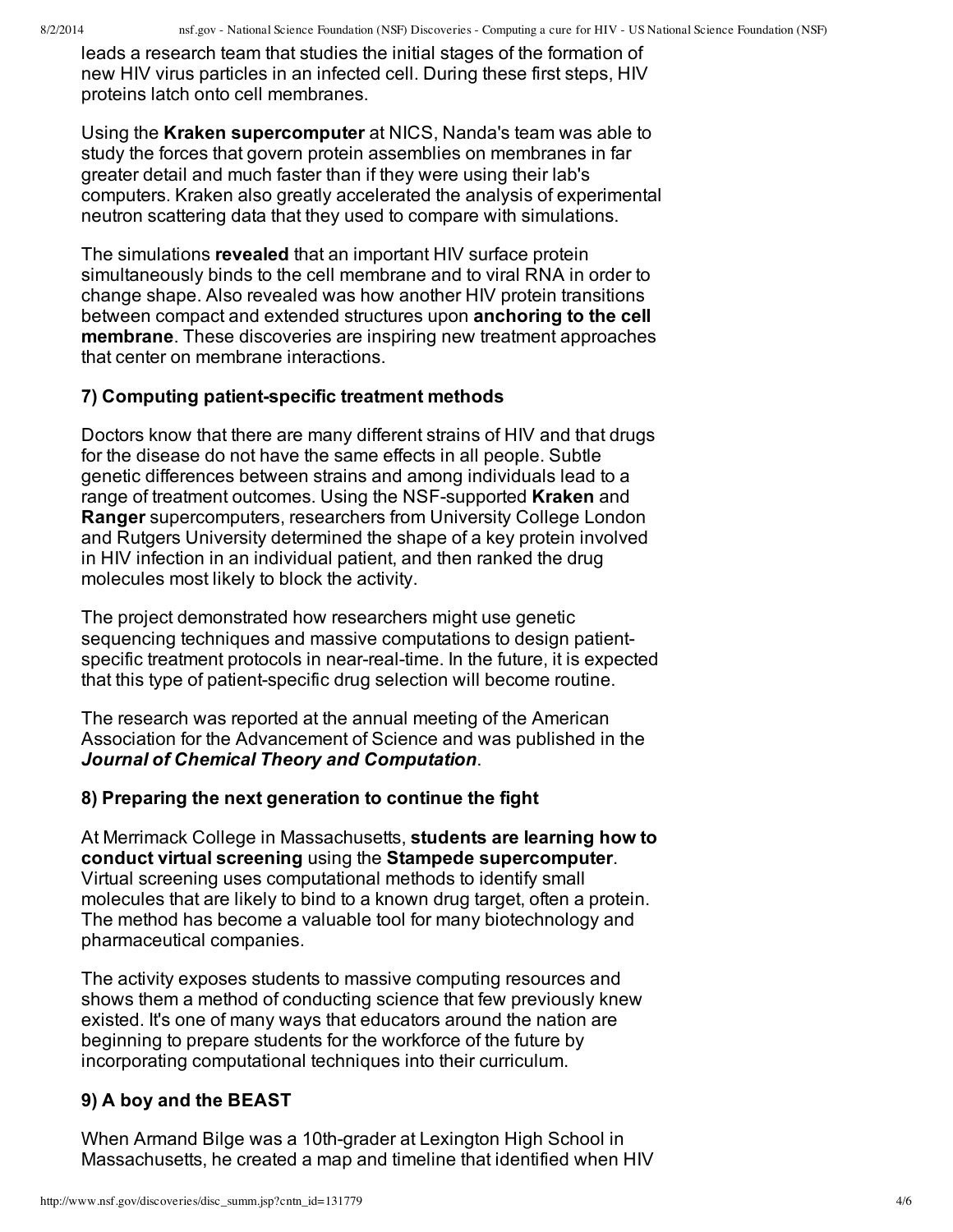arrived in the Americas, and where and when HIV spread across these continents. To do so, Bilge used a combination of molecular sequencing software and NSF-funded high-performance computing resources.

As a member of an after-school computer club, Bilge used a software program called BEAST to create a detailed evolutionary tree, based on similarities and differences in the 3,000 nucleotide subunits of a gene among 400 known HIV strains. The software ran on the CIPRES (CyberInfrastructure for Phylogenetic Research) **science [gateway](http://www.nsf.gov/cgi-bin/goodbye?http://www.phylo.org/index.php/portal/about)**, a public resource developed by the San Diego Supercomputer Center and supported by NSF that allows those interested in evolutionary relationships to study virtually every species on Earth.

Bilge's conclusions support previously published results of HIV experts that suggest that "a single introduction of the virus in Haiti in the mid-1900s resulted in its dispersion across the American continent." The project won **first place in biology for the 2012 [Massachusetts](http://www.nsf.gov/cgi-bin/goodbye?http://ucsdnews.ucsd.edu/pressrelease/sdscs_cipres_science_gateway_clarifies_branches_in_evolutions_tree_of_life) Science and Engineering Fair**.

Aaron Dubrow, NSF (703) 2924489 **[adubrow@nsf.gov](mailto:adubrow@nsf.gov)**

#### **Investigators**

John Towns Dan Stanzione Ralph Roskies Philip Andrews Gregory Peterson Patricia Kovatch Nancy Wilkins-Diehr

#### **Locations**

Austin , Texas Champaign , Illinois Oak Ridge , Tennessee San Diego , California Pittsburgh , Pennsylvania

#### **Related Programs** Petascale

#### **Related Awards #1053575 XSEDE: eXtreme Science and Engineering Discovery [Environment](http://www.nsf.gov/awardsearch/showAward.do?AwardNumber=1053575)**

**Years Research Conducted** 2010 2014

**Total Grants** \$92,294,926

#### **Related Websites**

Extreme Science and Engineering Discovery Environment (XSEDE): **[https://www.xsede.org/](http://www.nsf.gov/cgi-bin/good-bye?https://www.xsede.org/)** NSF's Division of Advanced Cyberinfrastructure: **<https://www.nsf.gov/div/index.jsp?div=ACI>**